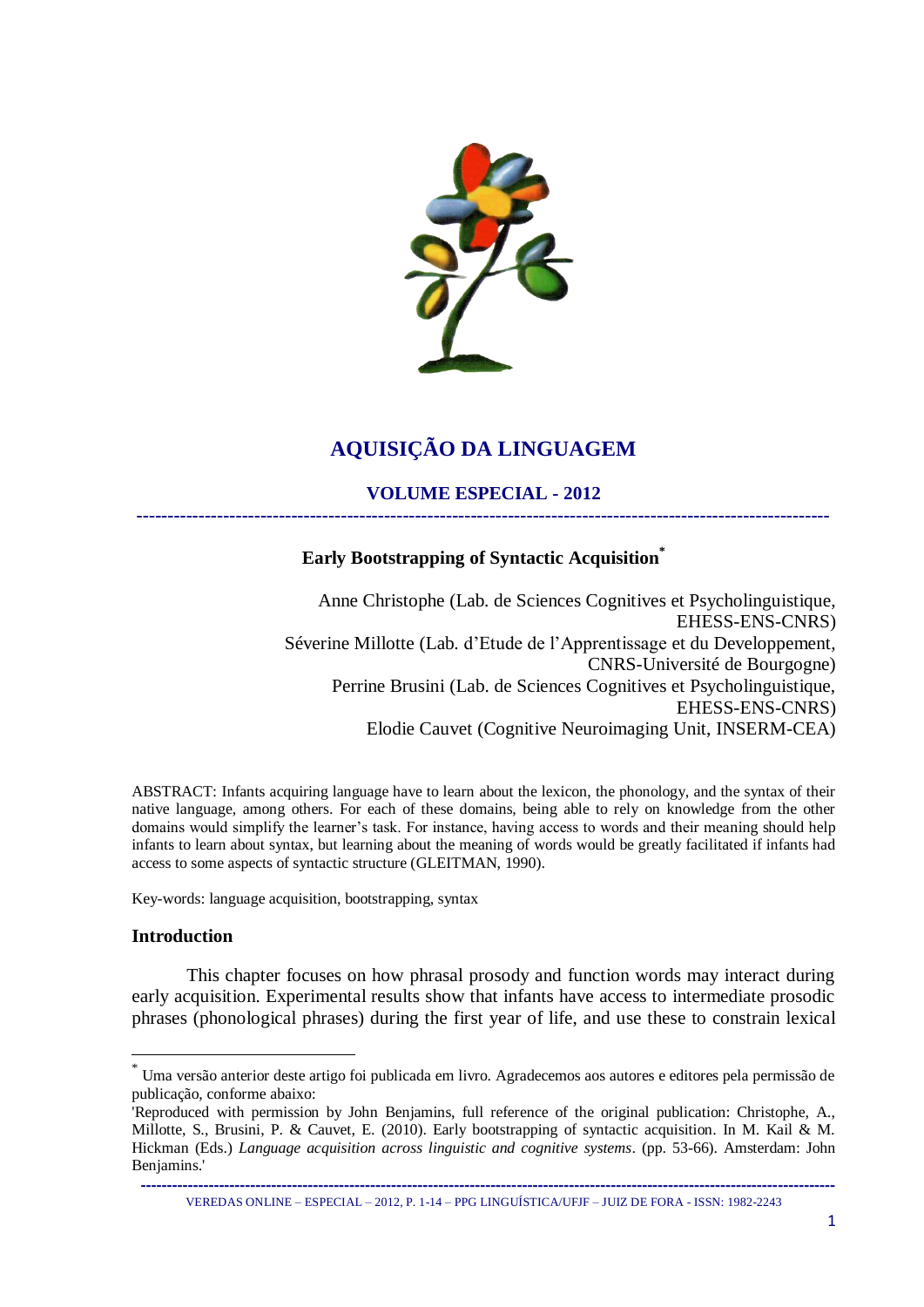segmentation. In addition, by two years of age they can exploit function words to infer the syntactic category of unknown content words (nouns vs verbs) and guess their plausible meaning (object vs action). We speculate on how infants may build a partial syntactic structure, the "syntactic skeleton", by relying on both phonological phrase boundaries and function words, and present adult results strengthening the plausibility of this hypothesis.

Children learning their mother tongue are faced with a difficult task: they have to acquire the phonology of the language, construct their vocabulary and discover the syntactic rules governing the organisation of words within sentences. For each of these domains, being able to rely on knowledge from the other domains would simplify the learner"s task. For instance, since syntax spells out the relationship between the words in sentences, it makes sense to assume that infants need to have access to words and their meanings in order to learn about syntax. Conversely, learning about the meaning of words would be greatly facilitated if infants had access to some aspects of syntactic structure (GILLETTE, GLEITMAN, GLEITMAN & LEDERER, 1999; GLEITMAN, 1990). These potential circularities can partially be solved if infants can learn some aspects of the structure of their language through a low-level, purely phonological analysis of the speech input they are exposed to (the phonological bootstrapping hypothesis, see Morgan and Demuth, 1996).

In this chapter we will concentrate on the beginnings of language acquisition, more specifically that of syntax. In particular, we examine the role of two sources of information to which very young infants may plausibly have access: phrasal prosody and function words.

Prosody can be defined as the rhythm and melody of an utterance. The prosodic bootstrapping hypothesis postulates that children may use the prosodic characteristics of sentences to learn certain aspects of their mother tongue, particularly its syntax (CHRISTOPHE, GUASTI, NESPOR & VAN OOYEN, 2003; GLEITMAN & WANNER, 1982; MORGAN, 1986; NESPOR, GUASTI & CHRISTOPHE, 1996). We focus on intermediate prosodic units, phonological phrases: these units depend on the syntactic structure of sentences and characteristically contain one or two content words along with the function words associated with them (NESPOR & VOGEL, 1986). Phonological phrases are characteristically marked by final lengthening and strengthening of the initial phoneme. They tend to have a single intonation contour per phonological phrase with a possible discontinuity of the F0 contour at the juncture of two units (cf. SHATTUCK-HUFNAGEL & TURK, 1996, for a detailed review).

The second source of information, function words and morphemes, are grammatical elements such as articles, pronouns, auxiliaries, and conjugation endings. Children may discover them in the speech signal relatively easily because they are extremely frequent syllables generally appearing at the boundaries of prosodic units. These function words also have acoustic, phonological and statistical characteristics that children could use to extract them from sentences and differentiate them from content words (SHI, MORGAN  $&$ ALLOPENNA, 1998; GERVAIN, NESPOR, MAZUKA, HORIE & MEHLER, 2008; HOCHMANN, ENDRESS & MEHLER, 2010).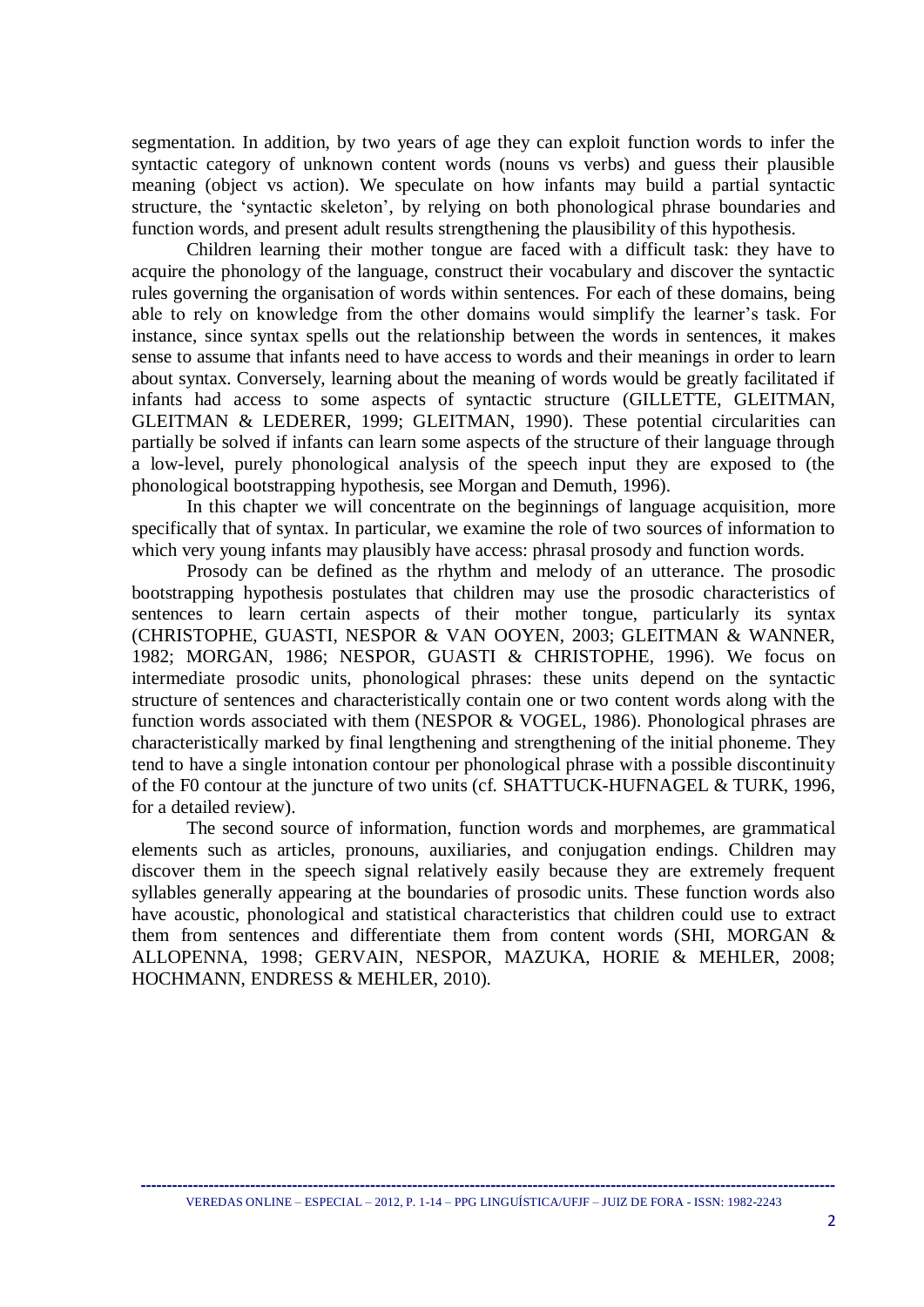

Figure 1: A model of language acquisition by infants and speech perception by adult speakers (figure adapted from Christophe et al. 2008)

These two sources of information, phrasal prosody and function words, may be integrated in a model of language acquisition (CHRISTOPHE, MILLOTTE, BERNAL & LIDZ, 2008, see figure 1). Starting from the bottom, this model claims that children are able to construct, on the basis of the acoustic signal, a pre-lexical representation that is segmented into prosodic units. Prosodic boundaries are perceived by young infants (see e.g. GERKEN, JUSCZYK & MANDEL, 1994; SODERSTROM, SEIDL, KEMLER NELSON & JUSCZYK, 2003; NAZZI, NELSON, JUSCZYK & JUSCZYK, 2000), and have been shown to be interpreted by infants as word boundaries (CHRISTOPHE, GOUT, PEPERKAMP & MORGAN, 2003; GOUT, CHRISTOPHE & MORGAN, 2004; MILLOTTE, MARGULES, DUTAT, BERNAL & CHRISTOPHE, in press). In addition, they may be directly used to constrain the syntactic analysis of sentences (we will discuss this in the first part of this chapter). In this pre-lexical representation, the most frequent syllables at the boundaries of prosodic units may be extracted from the signal and integrated into a lexicon of functional elements (CHRISTOPHE, GUASTI, NESPOR, DUPOUX & VAN OOYEN 1997; SHI & GAUTHIER, 2005; SHI, CUTLER, WERKER & CRUICKSHANK, 2006). This special lexicon may itself inform the syntactic processing of sentences, if infants are able to figure out co-occurrence relationships between functional elements (SODERSTROM, WHITE, CONWELL & MORGAN, 2007; SANTELMANN & JUSCZYK, 1998), and/or between functional elements and content word categories (an aspect we will examine in the second part of the chapter). Our working hypothesis is that children may construct a first-pass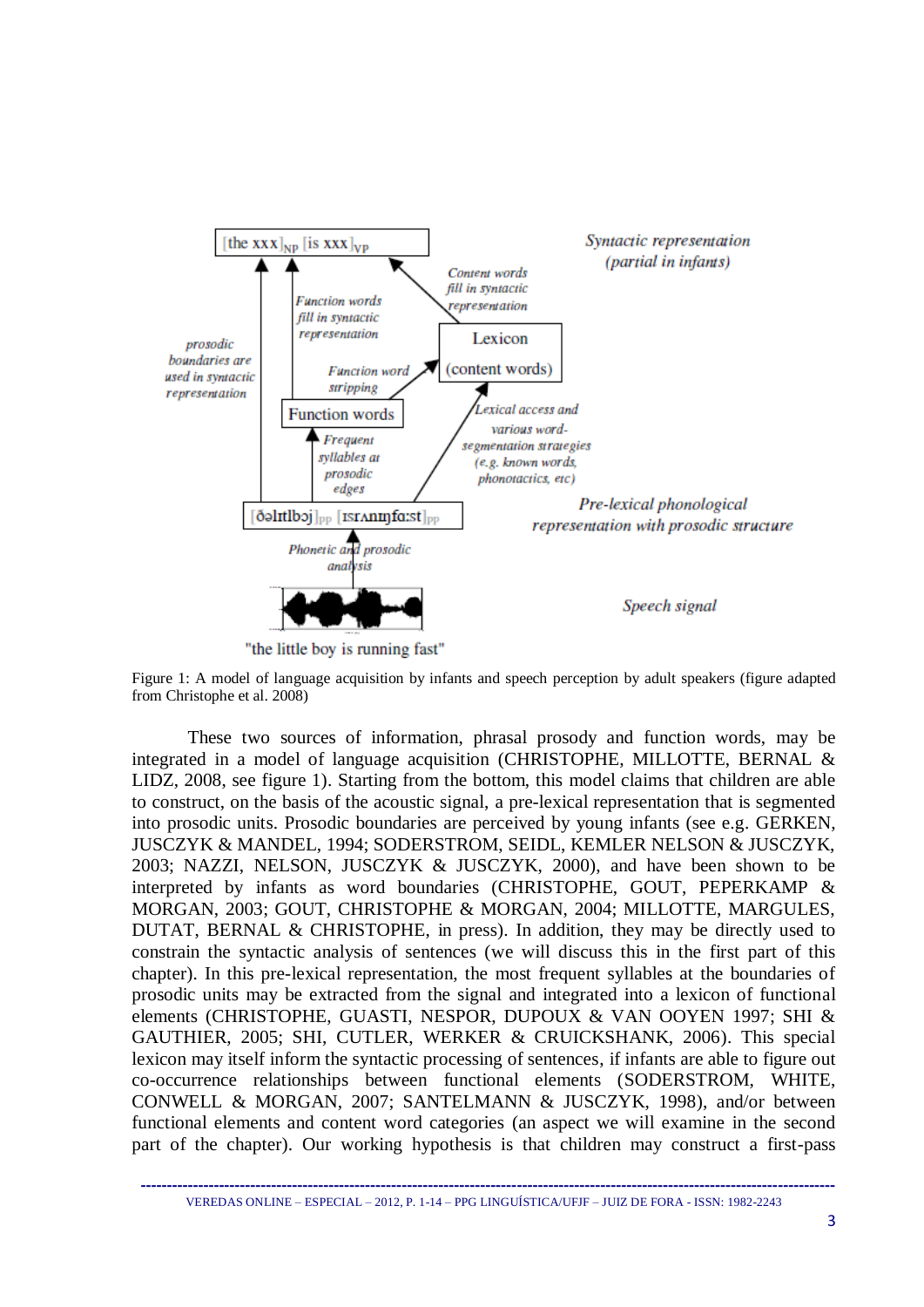syntactic structure of the sentences they hear by using prosodic cues and function words simultaneously: prosodic boundaries would be used to identify the boundaries of syntactic constituents, while function words would be used to label these syntactic units (noun phrase vs verb phrase, for instance). For instance, upon hearing the sentence "the little boy is running fast", the child may create an initial syntactic representation of the kind "[the  $\frac{XX}{N}$ ] Xing  $X|_{VP}$ " in which syntactic boundaries would be supplied by prosody while syntactic labels (noun phrase, verb phrase) would be supplied by function words and morphemes (perhaps especially those placed at the edges of prosodic units). This initial syntactic representation, or "syntactic skeleton", could be constructed even without knowing the content words making up the sentence (in our example these words are represented simply as syllables in the form of Xs). This hypothesis will be developed and tested in the third part of this chapter.

#### **1. Phrasal prosody constrains syntactic analysis**

The first source of information crucial to the model is phrasal prosody. Since phonological phrase boundaries are aligned with the boundaries of syntactic constituents. It thus makes sense to assume that they may be used to constrain the syntactic analysis of sentences, not only by children, but also by adults. To test this hypothesis (corresponding to the direct arrow between the pre-lexical phonological representation and the syntactic representation, on the model in Fig. 1), we used homophones that may belong to two different syntactic categories to create temporarily ambiguous French sentences, such as:

Adjective sentence: "[le petit chien **mort**][sera enterré][demain]…" *The dead little dog will be buried tomorrow* Verb sentence: "[le petit chien][**mord** la laisse][qui le retient]…" *The little dog bites the leash that ties him*

In these sentences, the first four words are pronounced in the same way, and the only way to figure out whether the fourth word is an adjective (*dead*), or a verb (*bites*) is to process the phonological phrase boundary, that is placed just before the ambiguous word when it is a verb (in the second sentence), and just after when it is an adjective (in the first sentence). These sentences were recorded by naïve speakers who were unaware of the ambiguities in the sentences. They were then cut at the end of the ambiguous word and presented to French adults in a sentence-completion task (subjects heard the beginnings of the sentences and had to complete these in writing). Results are shown in figure 2: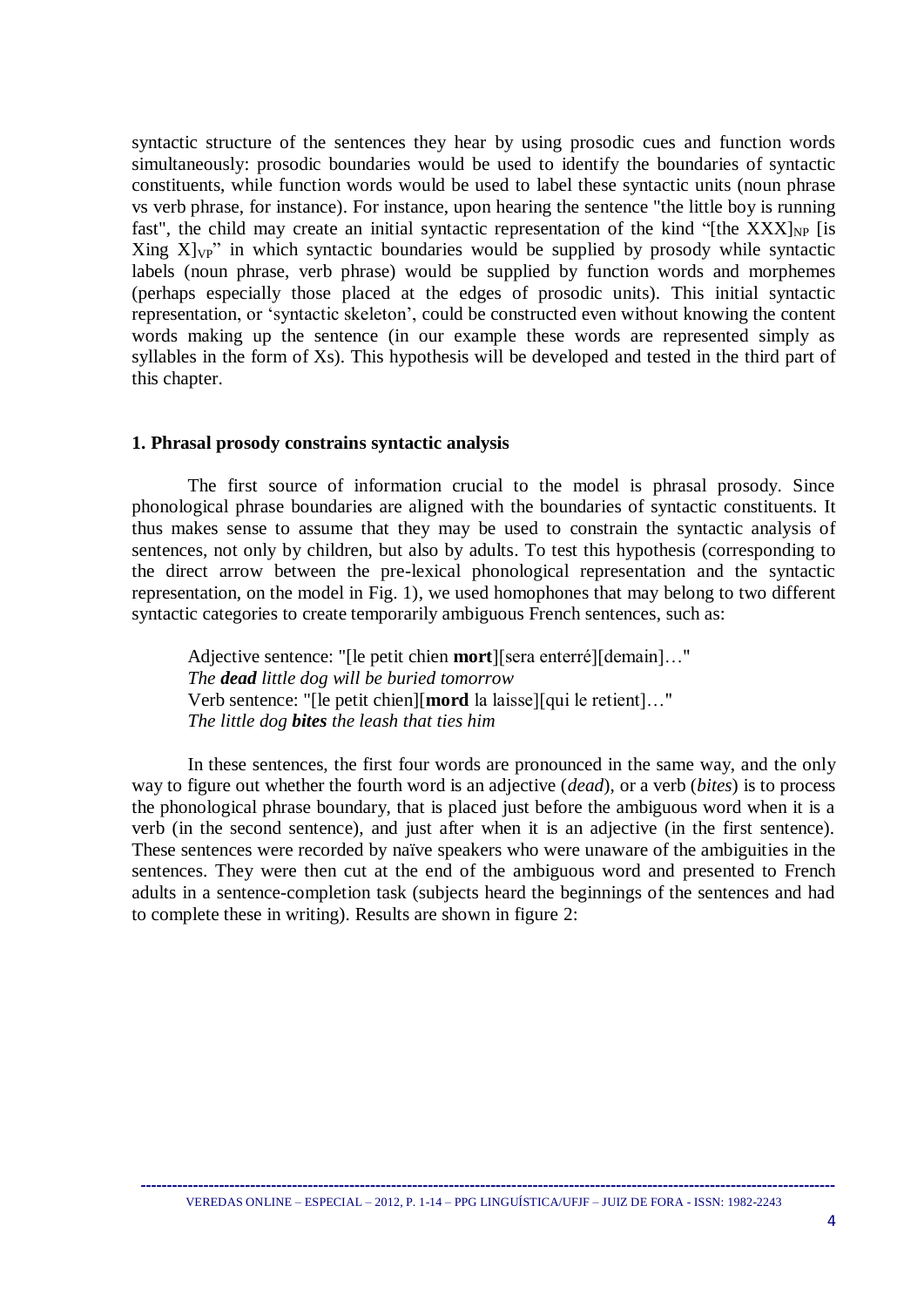

Figure 2: results of a sentence completion experiment in which participants listened to the beginnings of ambiguous sentences cut just after the ambiguous word. Subjects gave more adjective interpretations when listening to the beginning of adjective sentences and more verb ones when listening to verb sentences (figure adapted from Millotte et al., 2007)

We observed that participants were able to distinguish the beginnings of these sentences that differed only in their prosodic and syntactic structures. The sentence beginnings with adjective prosody were completed significantly more often with adjectives than with verbs, and vice-versa (MILLOTTE, WALES & CHRISTOPHE, 2007). The results were confirmed with an on-line word-detection task (MILLOTTE, RENÉ, WALES & CHRISTOPHE, 2008). These experiments thus show that the boundaries of phonological phrases are spontaneously produced, interpreted on-line as syntactic boundaries, and used to guide the syntactic analysis of sentences. They lend support to the hypothesis that phrasal prosody can constrain syntactic analysis on-line, as shown by the direct arrow going from the pre-lexical phonological representation with prosodic boundaries to the syntactic representation, in the model of Fig. 1

#### **2. Function words signal the syntactic category of the following content words.**

Once prosodic boundaries are identified interpreted as syntactic boundaries, children have to label the resulting units. To do so, they may use function words. For instance, a unit starting with an article is a noun phrase (or, part of a noun phrase). This supposes that the children have already identified a list of function words in their own language, a hypothesis supported by the results of several studies (HALLÉ, DURAND & DE BOYSSON-BARDIES, 2008; SHAFER, SHUCARD, SHUCARD & GERKEN, 1998; SHI & GAUTHIER, 2005; SHI ET AL., 2006). In addition, they must also have learned the links between categories of function words and categories of content words (between articles and nouns, for example, or between pronouns and verbs). Several studies have already shown that infants are able to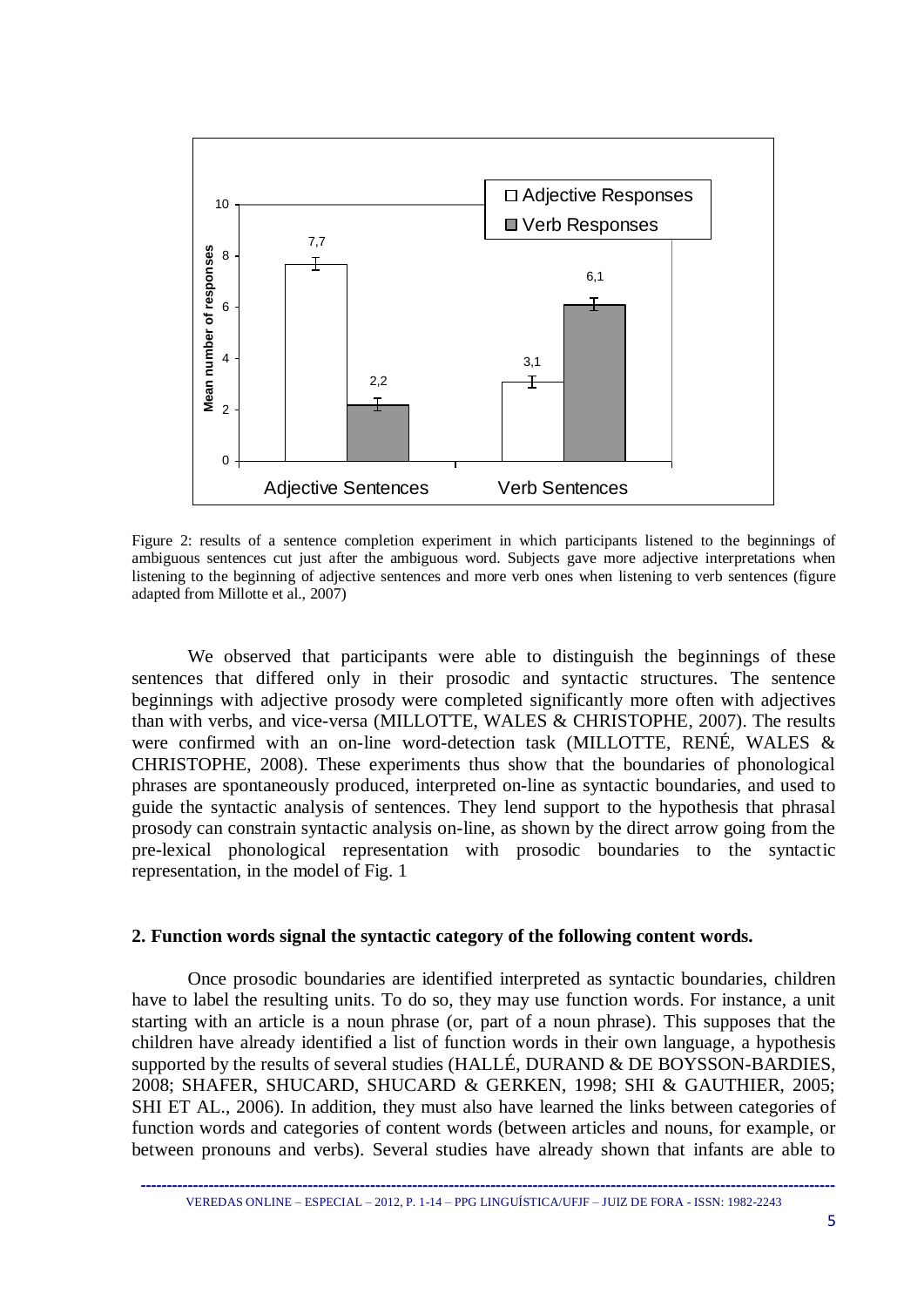associate articles with nouns from the age of 14 months on (HÖHLE, WEISSENBORN, KIEFER, SCHULZ, & SCHMITZ, 2004; KEDAR, CASASOLA, & LUST, 2006; SHI & MELANÇON, 2010; ZANGL & FERNALD, 2007). For instance, infants orient faster towards a known object if the noun representing that object is appropriately preceded by an article (e.g. "Where"s the *book*?") than if it is incorrectly preceded by an auxiliary or a nonword (e.g. "Where"s po *book*?") (KEDAR et al. 2006, ZANGL & FERNALD, 2007). However, these studies did not show any ability to associate pronouns with verbs (see HÖHLE et al. 2004, SHI & MELANÇON, in press), and researchers have suggested that infants may find it harder to link pronouns with verbs, for two main reasons: firstly, the cooccurrence of pronouns and verbs may be less frequent than that of articles and nouns; and secondly, verbs typically represent actions, which are conceptually more complex than objects.

To test whether infants may also be able to link pronouns with verbs, we trained 18 month-old French infants to turn their head for a known word, either a noun (e.g. "une balle" *a ball*), or a verb (e.g. 'il mange' *he eats*). In a second session, infants were tested on short sentences belonging to three experimental conditions: in *grammatical* sentences, the target word appeared in a syntactically appropriate context (e.g. "la **balle** est rouge et verte" *the ball is red and green* for the noun target, or "je **mange** une petite pomme" *I eat a small apple*, for the verb target); in *ungrammatical* sentences, we exchanged noun and verb targets, so that they now occupied an incorrect position, corresponding to a word from the other syntactic category (e.g. "je **balle** une petite pomme" *I ball a small apple* vs "la **mange** est rouge et verte" *the eat is red and green*"); last, in distractor sentences, the target word did not appear at all (e.g. "la **fraise** est très bonne" *the strawberry is really good* vs "Tu **donnes** des cadeaux à ton frère" *you give gifts to your brother*) .



Figure 3: Results of a word-detection experiment with 18-month-old French infants trained to turn their head for either a noun (left-hand bars) or a verb (right-hand bars). In both cases, infants responded significantly more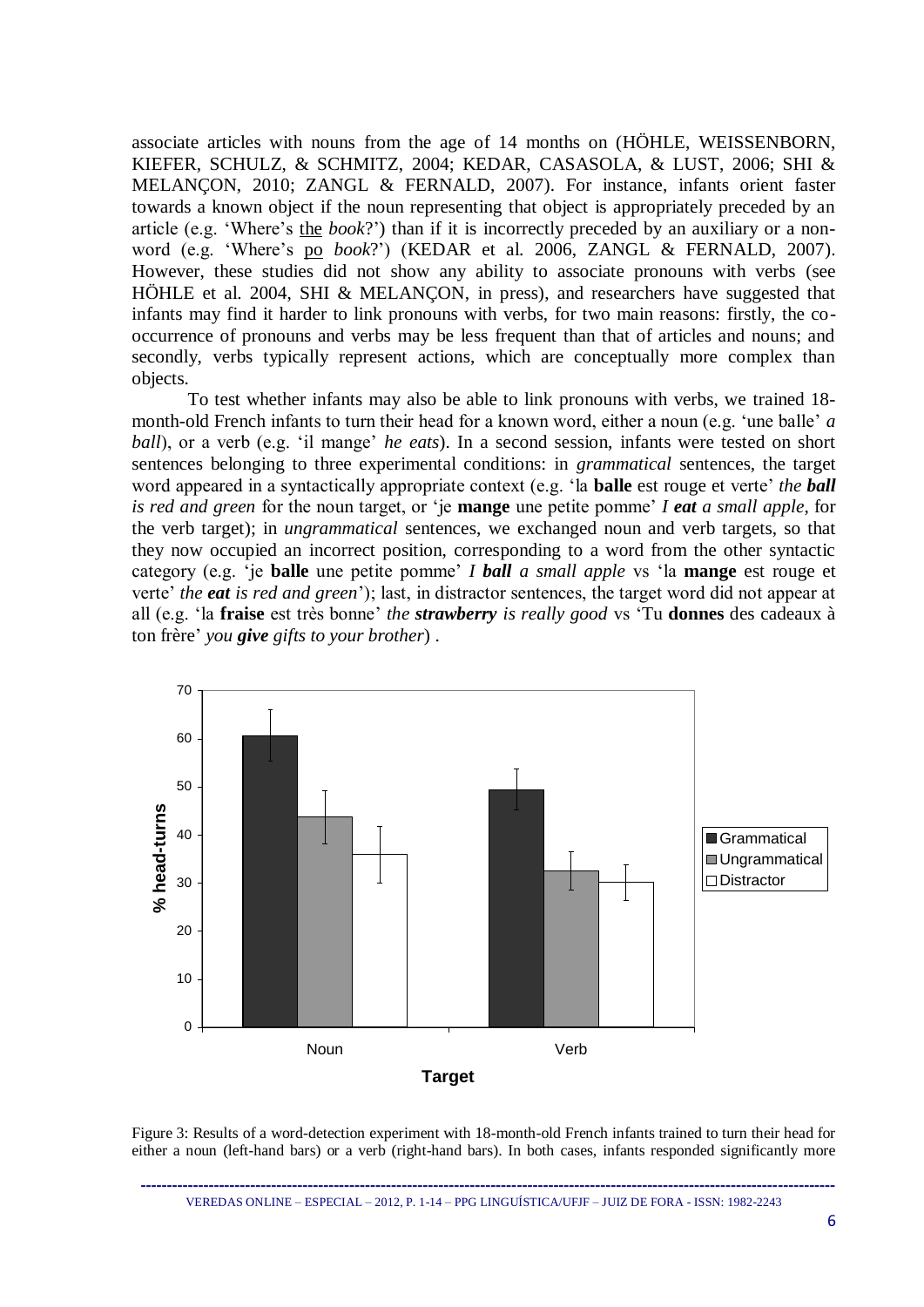often when the target appeared in a syntactically appropriate context (grammatical sentences), than when it appeared in a syntactically inappropriate context (ungrammatical sentences) or did not appear at all (distractor sentences; Figure adapted from Cauvet, Alves Limissuri, Millotte, Margules & Christophe, 2010).

The results showed that 18-month-olds responded significantly more often when the target appeared in a syntactically appropriate context, than when it appeared in an inappropriate position. In fact, infants did not respond significantly more often to sentences that contained the target in an inappropriate position, than to sentences that did not contain the target at all. They behaved as if they considered this target as an entirely new word, e.g. the verb "baller" (*to ball*), or the noun "la mange" (*the eat*), having nothing to do with the target word they were trying to identify. In addition, there was no asymmetry between nouns and verbs. This result thus suggests that 18-month-old French infants already know (some of) the contexts in which nouns and verbs occur in French. They expect known nouns and verbs to occur in contexts appropriate to their syntactic category, and treat items that occur in wrong contexts as different words. This results lends support to the hypothesis that infants may exploit function words to label prosodic units.

In a follow-up experiment with evoked potentials, we showed that at the age of 2 years, French toddlers exhibited differential brain responses to nouns and verbs that appeared either in appropriate or inappropriate contexts (BERNAL, DEHAENE-LAMBERTZ, MILLOTTE & CHRISTOPHE, 2010). Interestingly, in this experiment, we controlled transition probabilities between pairs of words by relying on the ambiguity between definite articles and clitic objects that exists in French (as in other romance languages, and several other languages). Thus, the verb 'mange'/eat appears in a correct context in 'je la mange'/ *I eat it*, but in an incorrect context in 'je prends la mange'/ *I take the eat*. Correspondingly, the noun "fraise"/*strawberry* appears in a correct context in "je prends la fraise"/ *I take the strawberry*, but in an incorrect context in 'je la fraise'/ *I strawberry it*. Even though this ambiguous function word "la" (meaning *the* or *it* depending on its syntactic context) should make things harder for children, 2-year-olds clearly distinguished between correct and incorrect contexts. This suggests that by the age of 2 years, their knowledge of these function words of French is already fairly refined. In addition, these results were replicated in an experiment in which the nouns and verbs had just been learnt by toddlers, and had never been heard before in the test contexts (BRUSINI, DEHAENE-LAMBERTZ & CHRISTOPHE, 2009).

In an attempt to figure out what kind of computation may allow young infants to discover in what contexts words are supposed to occur, we built a model that computes transition probabilities between triplets of adjacent words. In order to simulate an infant with little knowledge to start with, and to take advantage of the fact that functional elements are so much more frequent than content words, this model started out with only two abstract categories, nouns and verbs. All other items were not categorized a priori, but represented as themselves. For instance, the word "un"/*a* would be alone in its category, UN. The model thus had no a priori knowledge that there are classes of function words. However, since each of these functional elements is extremely frequent, they may well appear often enough in trigrams to remain informative. In a first step, the model was trained on an (irrealistic) training corpus where all nouns and verbs were correctly categorized: in this condition, the model achieved a performance of about 90% accuracy on a test corpus, for forced-choice noun/verb categorization, suggesting that trigrams do contain significant word category information, even when functional elements are not categorized. Interestingly, when the training corpus was made more psychologically plausible by assuming that the infant/model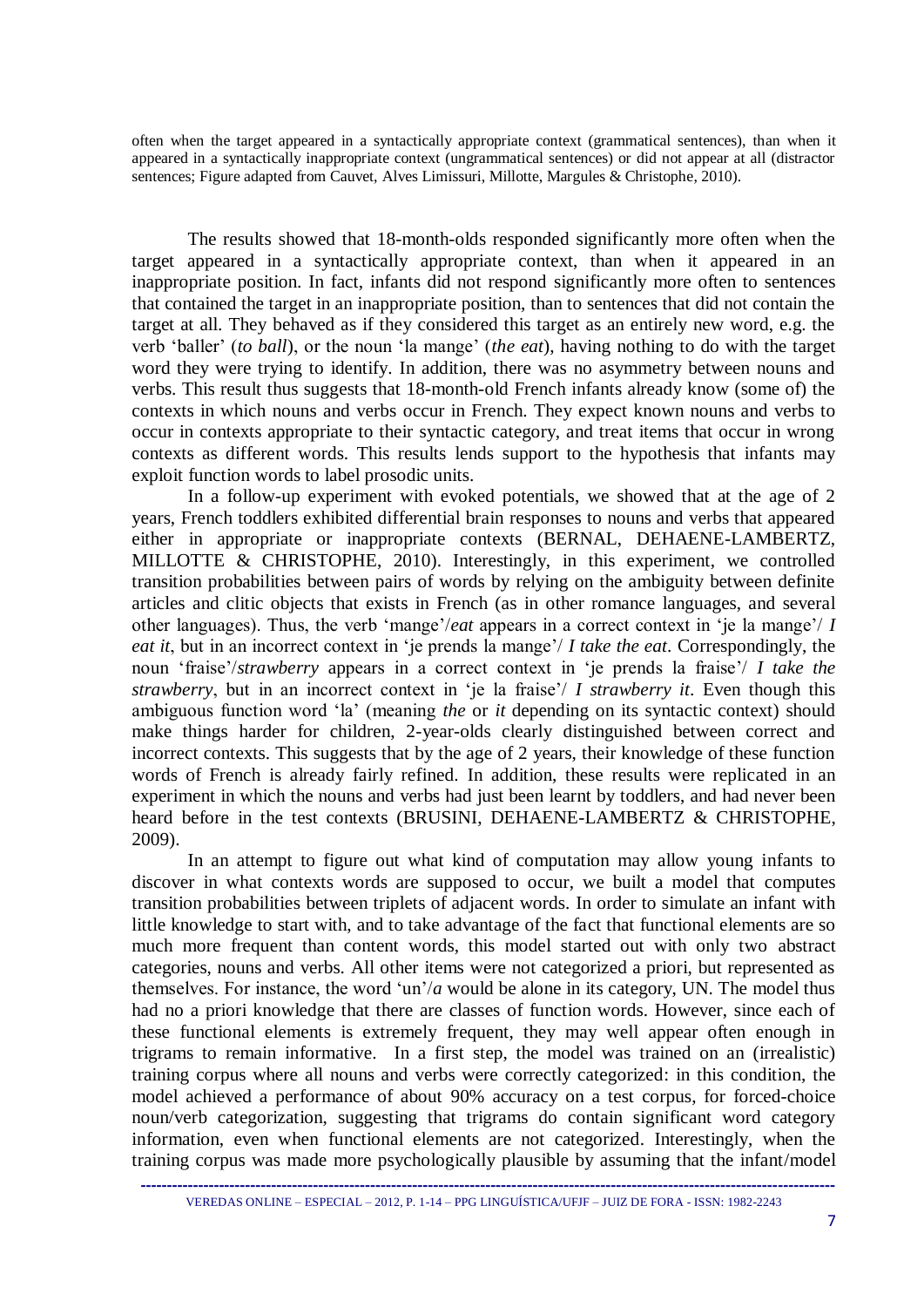only knew the category of the most frequent nouns and verbs of the training corpus (corresponding to the 5 most frequent nouns, and just one very frequent verb), the performance of the model went down but remained acceptable, around 75%. These results suggest that infants may be able to initially group words together on the basis of their immediate contexts. This first categorization would serve as a basis for further syntactic acquisition. Similarly, Toben Mintz proposed that young infants may focus on "frames", pairs of non-adjacent words that frequently co-occur (MINTZ, 2003, CHEMLA, MINTZ, BERNAL & CHRISTOPHE, 2009). For instance, the frame 'you X it' selects exclusively verbs. It is thus possible that infants may start out categorizing nouns and verbs by paying attention to their immediate contexts.

Once infants know in what syntactic contexts nouns and verbs are supposed to occur, they can exploit this knowledge to assign a syntactic category to new words that have not been heard before. They can then use the syntactic category to infer something about the meaning of the word. Thus, nouns typically refer to objects, whereas verbs typically refer to actions. To test this, we used a word-learning task with 23-month-old children: they watched videos in which an object performed a simple action, and were taught either a new verb (e.g. "Regarde, elle dase!" *Look! It's dasing!*), or a new noun (e.g. "Regarde la dase!" *Look at the dase!*). The results showed that toddlers interpreted the new word as referring to the action only when it was presented in verb contexts (BERNAL, LIDZ, MILLOTTE & CHRISTOPHE, 2007; see also WAXMAN, LIDZ, BRAUN & LAVIN, 2009; HALL, WAXMAN, BRÉDART & NICOLAY, 2003). These results thus show that French 2-yearolds are capable of using the syntactic contexts in which unknown words occur to infer their syntactic category as well as their possible meanings (object vs. action). Overall, this series of results is consistent with the idea that infants as young as 18 months of age may be able to use functional elements in order to identify the syntactic category of neighbouring content words.

#### **3. Building a 'syntactic skeleton' with phrasal prosody and function words**

Our working hypothesis is that children might use function words and prosodic cues simultaneously in order to create a first-pass syntactic analysis of the sentences they hear, or "syntactic skeleton". To test the plausibility of this hypothesis, we presented French adults with 'jabberwocky' sentences in which only phrasal prosody and function words were preserved: all content words were replaced by non-words. With these stimuli, adults are thus placed in the situation of young children who would already know the phrasal prosody and function words and morphemes of their language, but not yet all the content words. Participants had to perform an abstract word detection task in which target words were specified with their syntactic category. There were two experimental conditions: in the "Adjacent function word" condition, the target words were immediately preceded by an informative function word (nouns were preceded by articles, verbs by pronouns); in the "Function word and prosody" condition, target words were preceded by another content word and a more complex analysis relying on *both* prosodic information *and* function words was necessary to perform the task. Examples of the experimental sentences are given below: ("pirdale" is the target word, and a possible French translation of the jabberwocky sentences is given below each test sentence; square brackets mark phonological phrases).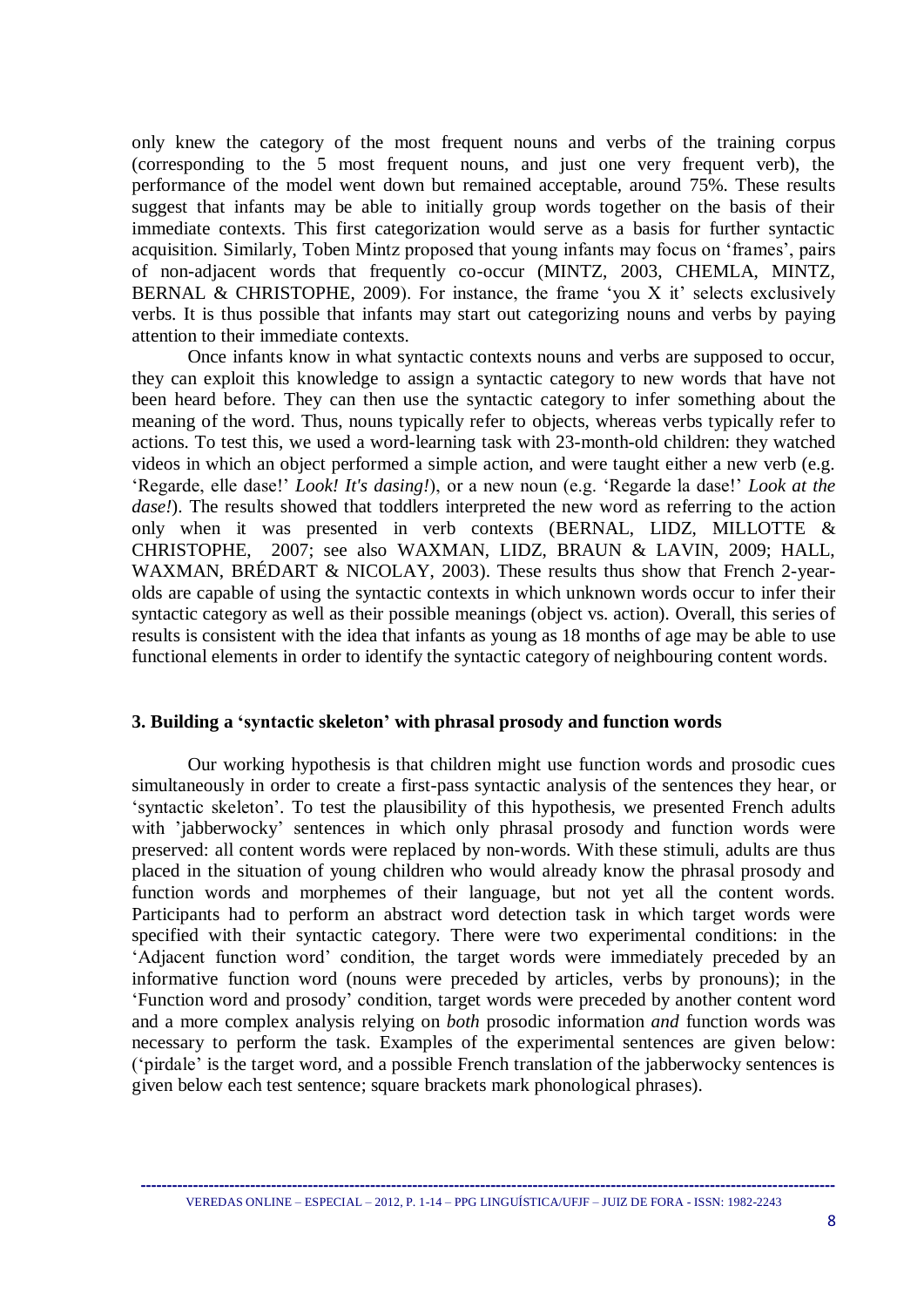"Adjacent function word" condition

Verb sentence: [Elle **pirdale**] [tru les sbimes] [de grabifouner] [Elle **promet**] [toutes les semaines] [de téléphoner] *She promises every week to phone* Noun sentence: [Un **pirdale**] [ga tachin proquire] [Un **cadeau**] [fait toujours plaisir] *A gift always gives pleasure*

"Function word and prosody" condition Verb sentence: [Un gouminet] [**pirdale** tigou] [d'aigo soujer] [Un étudiant] [**promet** toujours] [d'être sérieux] Noun sentence: [Un gouminet **pirdale**] [agoche mon atrulon] [Un incroyable cadeau] [attire mon attention]

French adults had to detect a word specified with its syntactic category; for instance, they had to detect the verb "pirdaler" *to pirdale*, or the noun "le pirdale" *the pirdale*. If the target was a verb, participants had to respond if the next sentence contained that verb, but refrain from responding if the next sentence contained a noun homophonous to that verb (and vice-versa for the detection of the target noun).

The results, presented in Figure 4, show that participants were perfectly able to use the presence of a function word to infer the syntactic category of the non-word following it ("adjacent function word" condition): in 90% of cases, a non-word preceded by an article was correctly interpreted as a noun, whereas it was interpreted as a verb when preceded by a pronoun. Participants were also able to jointly use function words and prosodic cues ("function word + prosody" condition): when the phonological phrase boundary was placed before the target non-word (verb sentence), participants gave 90% verb answers, whereas they answered at random for noun sentences, in which the target word was not preceded by a phonological boundary.

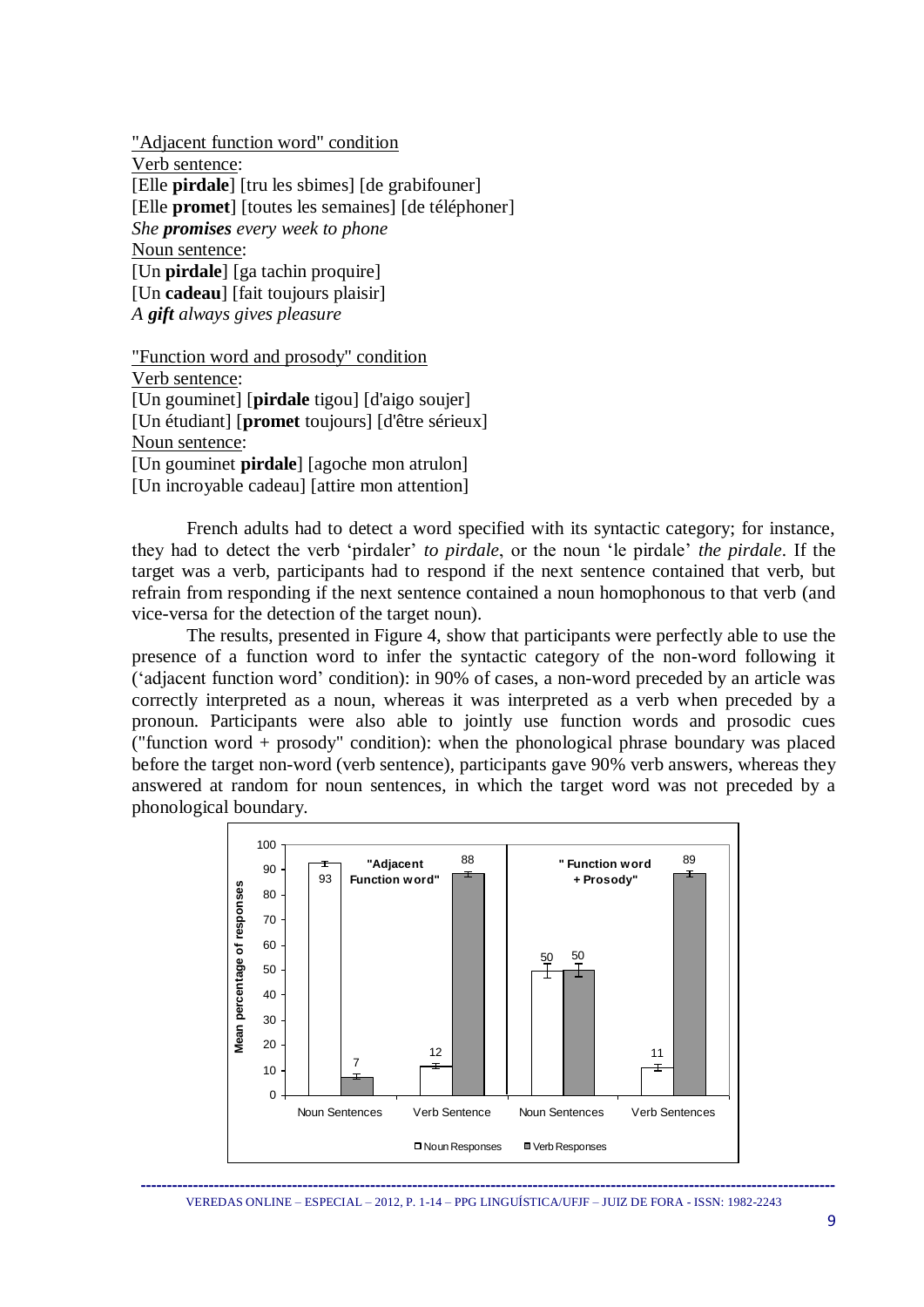Figure 4: Results of an abstract word-detection task with jabberwocky sentences: subjects correctly identified the syntactic category of an unknown content word immediately preceded by a function word (left-hand bars). When the target word was preceded by another content non-word, subjects performed better than chance overall (figure adapted from Millotte, Wales, Dupoux & Christophe, 2006).

In this experiment function words and phonological phrase boundaries allowed listeners to construct a skeleton of the syntactic structure of sentences, even when they didn"t know the meaning of the content words. To correctly interpret sentences such as "[Un gouminet] [**pirdale…**]**"**, participants had to use phonological phrase boundaries to establish syntactic constituents boundaries. They then used the function word "un" *a* to infer that the first constituent was a noun phrase: "[Un gouminet]<sub>NP</sub> [**pirdale...**]". This noun phrase in turn is likely to be followed by a verb phrase, "[Un gouminet]<sub>NP</sub> [pirdale<sub>V</sub> $\ldots$ ]<sub>VP</sub>" hence the interpretation of the target non-word "pirdale" as a verb. In the case of noun sentences, the phonological phrase boundary occurred *after* the target word. Participants thus did not have access to prosodic information when they processed the target word. A post-hoc analysis showed that responses given before the end of the target word (before having access to prosodic boundary information) were mostly verb responses (the most standard syntactic construction being article+noun+verb), and that subjects revised their interpretation upon hearing the prosodic boundary placed after the target word (with a majority of noun responses for responses given after the end of the target word).

These data show that adults are able to build a syntactic skeleton even for sentences for which they do not know the content words. Therefore, 18-month-old infants, who have been shown to already know much about both the phrasal prosody of their native language, and their function words, might well be able to do the same. They would then be able to exploit this syntactic skeleton in order to facilitate their acquisition of the meaning of words, and of other aspects of the syntax of their native language.

#### **Conclusion**

To sum up the data presented in this chapter, we suggested that children might start to acquire the syntax of their native language by focussing on two sources of information which can be available to them very early on, namely phrasal prosody and function words. We showed that adults are capable of exploiting the presence of phonological phrase boundaries to constrain their on-line syntactic analysis of sentences (MILLOTTE ET AL, 2007, 2008). These results support the hypothesis that listeners compute a pre-lexical representation broken up into prosodic units, and that they use such representations in their analysis of the syntax of sentences. Since infants also process phrasal prosody, and are able to exploit phonological phrases to constrain lexical access (see e.g. GOUT ET AL. 2004), it is plausible that just like adults, they may also exploit phrasal prosody for syntactic analysis.

As regards function words, several studies have demonstrated that young children have knowledge of the function words of their mother tongue by the end of their first year (HALLÉ ET AL, 2008; SHAFER ET AL, 1998; SHI ET AL. 2006), and already associate articles with nouns before the age of 18 months (HÖHLE ET AL. 2004; SHI & MELANÇON, in press). In addition, we showed that they also associate pronouns with verbs by the age of 18 months (CAUVET ET AL. 2010), and are able to exploit the syntactic context of a new word to infer its syntactic category and guess its meaning by the age of 2 years (BERNAL et al., 2007).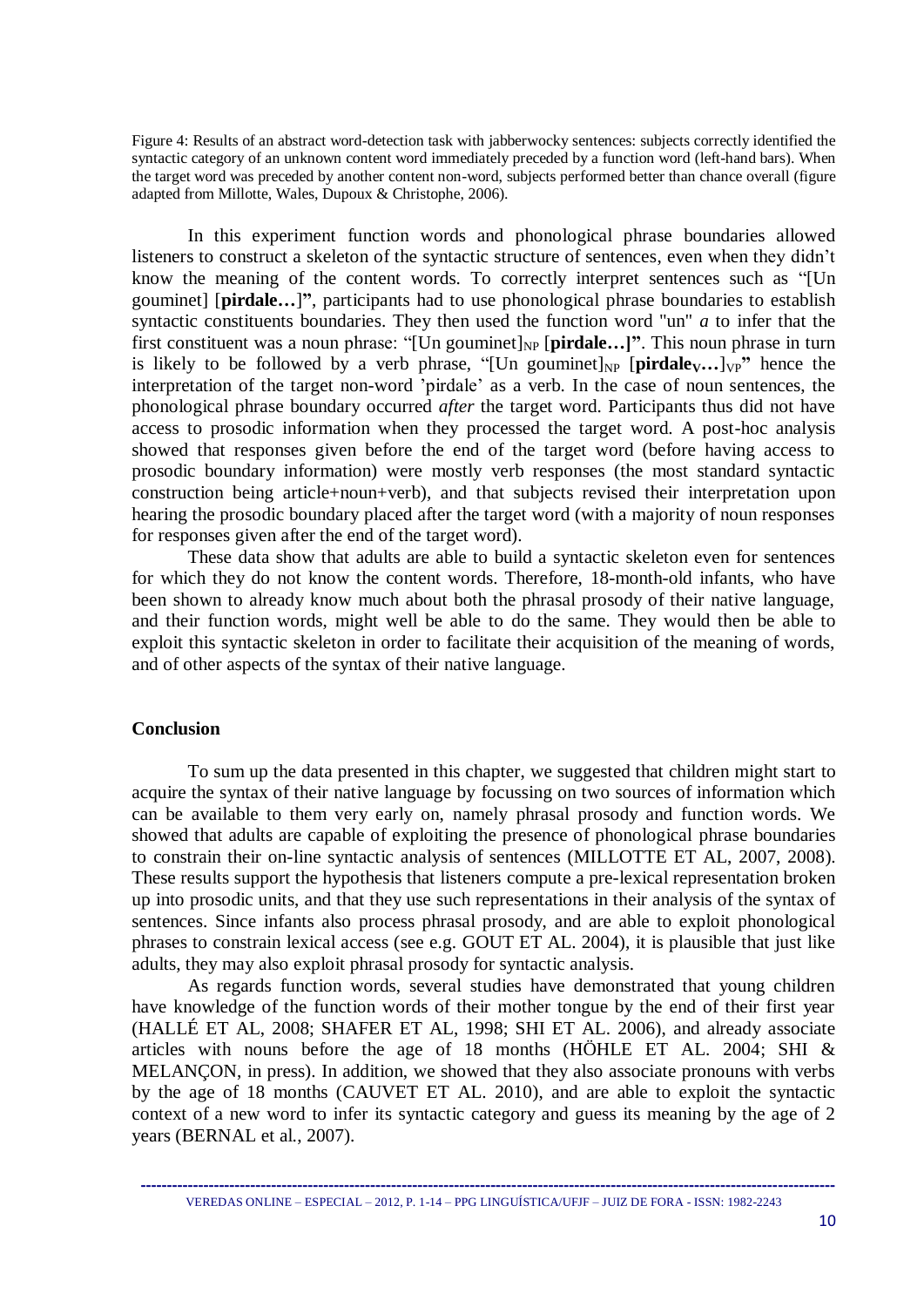Finally, we suggested that listeners (both adults and children) may construct a firstpass syntactic analysis, the syntactic skeleton, by relying on two sources of information simultaneously: prosodic boundaries, which coincide with syntactic boundaries, and function words that may be used to label these units. This hypothesis is supported by the results obtained in our final experiment with jabberwocky sentences (Millotte et al. 2006). Eighteenmonth-olds seem to be in a situation similar to that experienced by the adult participants in our jabberwocky experiment: they have access to the function words of their mother tongue and are sensitive to phrasal prosody; they may thus be able to compute the "syntactic skeleton'.

## **References**

BERNAL, S., LIDZ, J., MILLOTTE, S., & CHRISTOPHE, A. Syntax constrains the acquisition of verb meaning. *Language Learning and Development, 3*, 325-341, 2007.

BERNAL, S., DEHAENE-LAMBERTZ, G., MILLOTTE, S., & CHRISTOPHE, A. Twoyear-olds compute syntactic structure on-line. *Developmental Science,12,* 69-76, 2010.

BRUSINI, P., DEHAENE-LAMBERTZ, G. & CHRISTOPHE, A. Item-based or syntax? An ERP study of syntactic categorization in French-learning 2-year-olds. *Boston University Conference on Language Acquisition*, Boston (USA), 2009.

CAUVET, E., ALVES LIMISSURI, R., MILLOTTE, S., MARGULES, S. & CHRISTOPHE, A. What 18-month-old French-learning infants know about nouns and verbs. Poster presented at the *International Conference on Infant Studies*, Baltimore (USA), 2010.

CHEMLA, E., MINTZ, T. H., BERNAL, S., & CHRISTOPHE, A. Categorizing words using "Frequent Frames": What cross-linguistic analyses reveal about distributional acquisition strategies. *Developmental Science, 12*, 396-406, 2009.

CHRISTOPHE, A., GUASTI, M. T., NESPOR, M., DUPOUX, E., & VAN OOYEN, B. Reflections on phonological bootstrapping: its role for lexical and syntactic acquisition. *Language and Cognitive Processes, 12,* 585-612, 1997.

CHRISTOPHE, A., MILLOTTE, S., BERNAL, S., & LIDZ, J. Bootstrapping lexical and syntactic acquisition. *Language and Speech, 51*, 61-75, 2008.

CHRISTOPHE, A., GOUT, A., PEPERKAMP, S., & MORGAN, J. L. Discovering words in the continuous speech stream: The role of prosody. *Journal of Phonetics, 31*, 585-598, 2003.

CHRISTOPHE, A., NESPOR, M., GUASTI, M. T., & VAN OOYEN, B. Prosodic structure and syntactic acquisition: the case of the head-direction parameter. *Developmental Science, 6*, 211-220, 2003.

GERKEN, L., JUSCZYK, P. W., & MANDEL, D. R. When prosody fails to cue syntactic structure: 9-month-olds' sensitivity to phonological versus syntactic phrases. *Cognition, 51*, 237-265, 1994.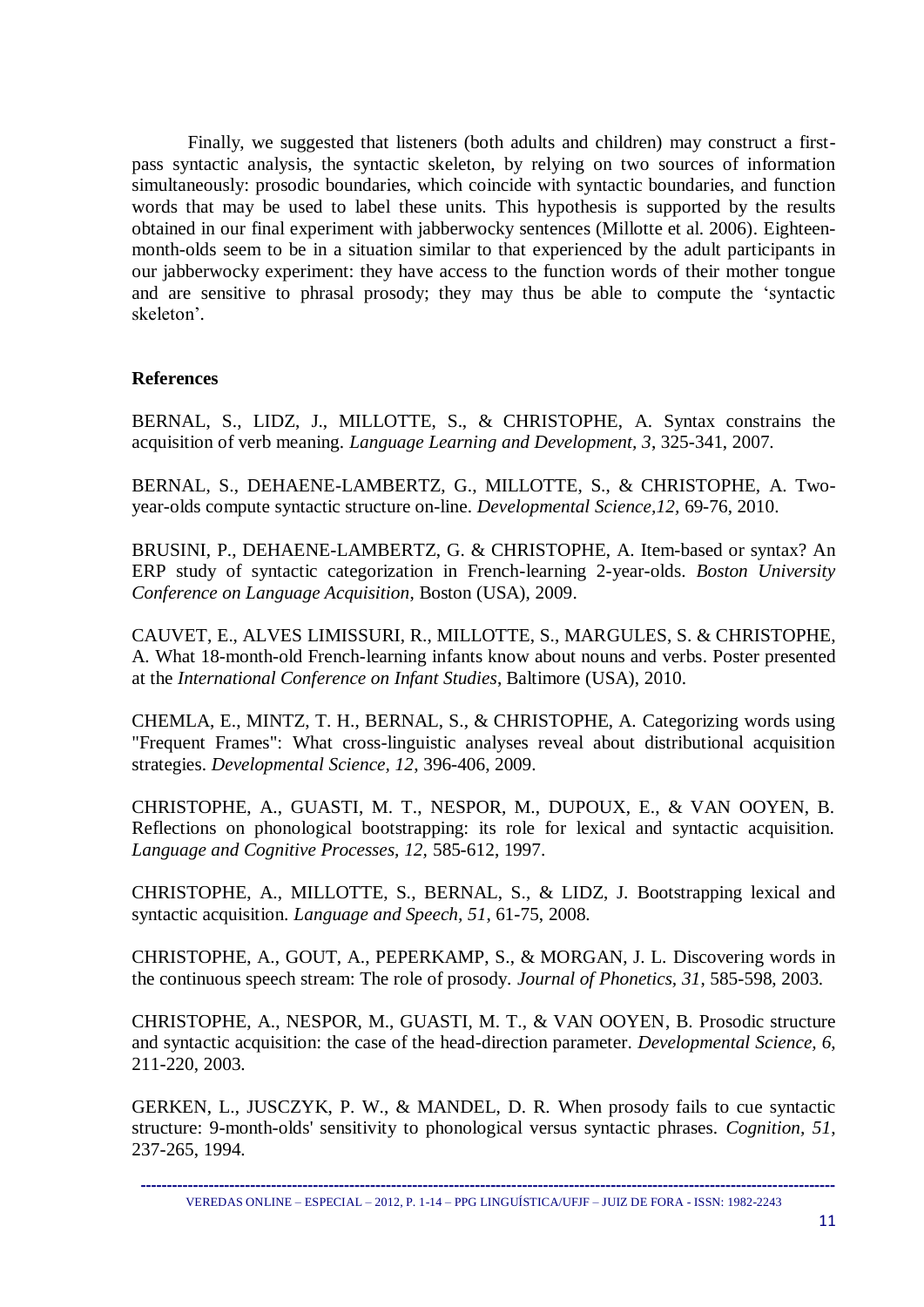GERVAIN, J., NESPOR, M., MAZUKA, R., HORIE, R., & MEHLER, J. Bootstrapping word order in prelexical infants: A Japanese-Italian cross-linguistic study. *Cognitive Psychology, 57*, 56-74, 2008.

GILLETTE, J., GLEITMAN, H., GLEITMAN, L., & LEDERER, A. Human simulations of vocabulary learning. *Cognition, 73*, 135-176, 1999.

GLEITMAN, L. The structural sources of verb meanings. *Language Acquisition, 1*, 3-55, 1990.

GLEITMAN, L., & WANNER, E. The state of the state of the art. In E. WANNER & L. GLEITMAN (Eds.), *Language acquisition: The state of the art* (pp. 3-48). Cambridge UK: Cambridge University Press, 1982.

GOUT, A., CHRISTOPHE, A., & MORGAN, J. Phonological phrase boundaries constrain lexical access: II. Infant data. *Journal of Memory and Language, 51*, 548-567, 2004.

HALL, D., WAXMAN, S., BRÉDART, S., & NICOLAY, A.-C. Preschoolers' use of form class cues to learn descriptive proper names. *Child Development, 74*, 1547-1560, 2003.

HALLÉ, P., DURAND, C., & DE BOYSSON-BARDIES, B. Do 11-month-old French infants process articles? *Language and Speech, 51,* 45-66, 2008.

HOCHMANN, J.-R., ENDRESS, A. D., & MEHLER, J. Word frequency as a cue for identifying function words in infancy. *Cognition, 115*, 2010.

HÖHLE, B., WEISSENBORN, J., KIEFER, D., SCHULZ, A., & SCHMITZ, M. Functional elements in infants' speech processing: The role of determiners in the syntactic categorization of lexical elements. *Infancy, 5*, 341-353, 2004.

KEDAR, Y., CASASOLA, M., & LUST, B. Getting there faster: 18- and 24-month-old infants' use of function words to determine reference. *Child Development*, 77, 325-338, 2006.

MILLOTTE, S., WALES, R., & CHRISTOPHE, A. Phrasal prosody disambiguates syntax. *Language and Cognitive Processes, 22*, 898-909, 2007.

MILLOTTE, S., RENE, A., WALES, R., & CHRISTOPHE, A. Phonological phrase boundaries constrain on-line syntactic analysis. *Journal of Experimental Psychology: Learning, Memory, and Cognition, 34*, 874-885, 2008.

MILLOTTE, S., WALES, R., DUPOUX, E., & CHRISTOPHE, A. The role of prosodic cues and function words in syntactic processing and acquisition. Paper presented at the *Infant Conference on Infant Studies*, Kyoto (Japon), 2006.

MILLOTTE, S., MARGULES, S., DUTAT, M., BERNAL, S. & CHRISTOPHE, A. (in press). Phrasal prosody constrains word segmentation in French 16-month-olds. *Journal of Portuguese Linguistics.*

**-------------------------------------------------------------------------------------------------------------------------------------** VEREDAS ONLINE – ESPECIAL – 2012, P. 1-14 – PPG LINGUÍSTICA/UFJF – JUIZ DE FORA - ISSN: 1982-2243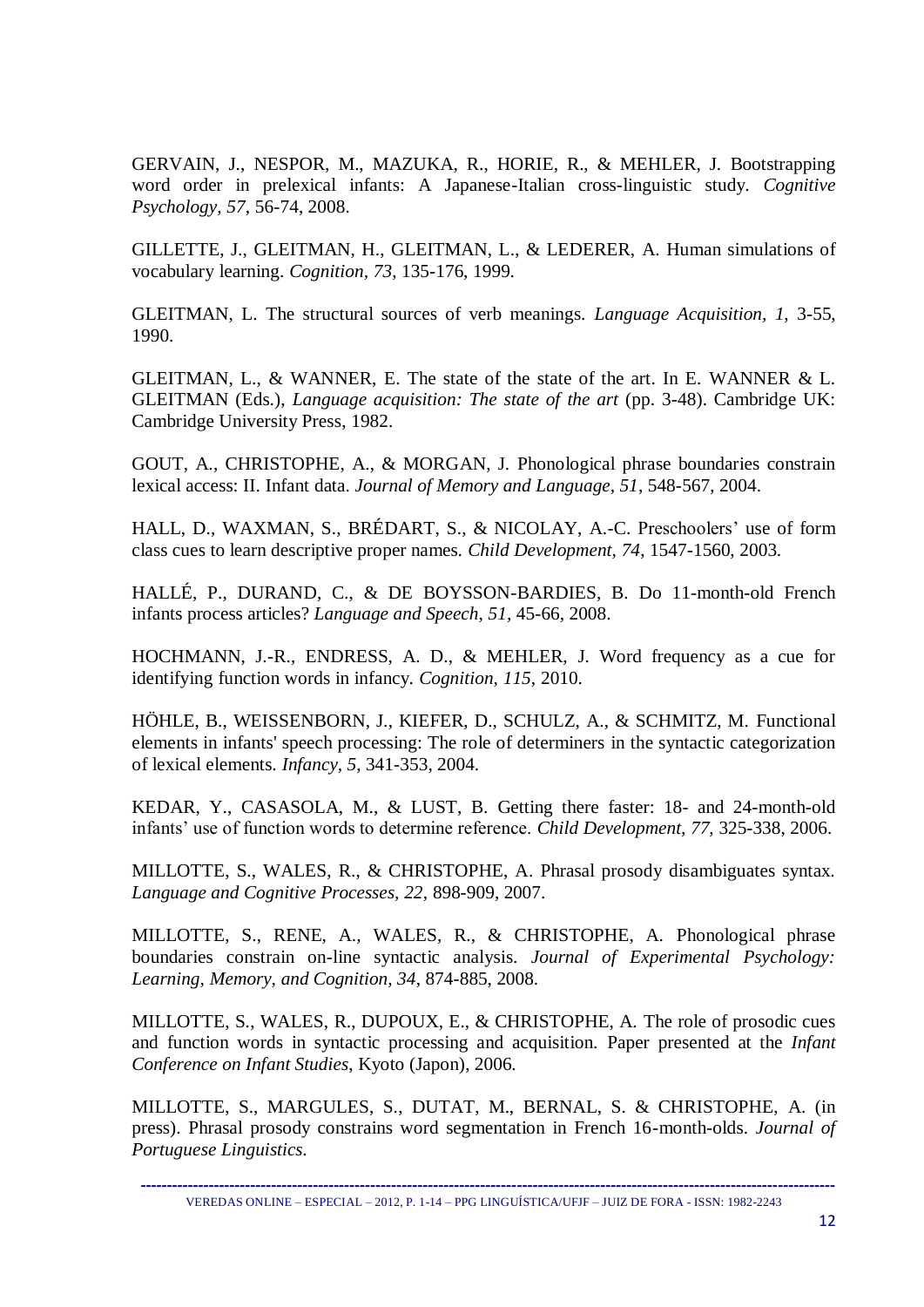MINTZ, T. H. Frequent frames as a cue for grammatical categories in child-directed speech. *Cognition, 90,* 91-117, 2003.

MORGAN, J. L. *From simple input to complex grammar*. Cambridge Mass: MIT Press, 1986.

MORGAN, J. L., & DEMUTH, K. Signal to Syntax: an overview. In J. L. MORGAN & K. DEMUTH (Eds.), *Signal to Syntax: Bootstrapping from speech to grammar in early acquisition* (pp. 1-22). Mahwah, NJ: Lawrence Erlbaum Associates, 1996.

NAZZI, T., NELSON, D. G. K., JUSCZYK, P. W., & JUSCZYK, A. M. Six-month-olds' detection of clauses embedded in continuous speech: effects of prosodic well-formedness. *Infancy, 1,* 123-147, 2000.

NESPOR, M., GUASTI, M. T., & CHRISTOPHE, A. Selecting word order: the Rhythmic Activation Principle. In U. Kleinhenz (Ed.), *Interfaces in Phonology* (pp. 1-26). Berlin: Akademie Verlag, 1996.

NESPOR, M., & VOGEL, I. *Prosodic Phonology*. Dordrecht: Foris, 1986.

SHAFER, V. L., SHUCARD, D. W., SHUCARD, J. L., & GERKEN, L. An electrophysiological study of infants' sensitivity to the sound patterns of English speech. *Journal of Speech, Language and Hearing Research, 41*, 874-886, 1998.

SHATTUCK-HUFNAGEL, S., & TURK, A. E. A prosody tutorial for investigators of auditory sentence processing. *Journal of Psycholinguistic Research, 25*, 193-247, 1996.

SHI, R., CUTLER, A., WERKER, J., & CRUICKSHANK, M. Frequency and form as determinants of functor sensitivity in English-acquiring infants. *Journal of the Acoustical Society of America, 119*, EL61-EL66, 2006.

SHI, R., & GAUTHIER, B. Recognition of function words in 8-month-old French-learning infants. *Journal of the Acoustical Society of America, 117*, 2426-2427, 2005.

SHI, R., & MELANÇON, A. Syntactic categorization in French-learning infants. *Infancy,* in press, 2010*.*

SHI, R., MORGAN, J. L., & ALLOPENNA, P. Phonological and acoustic bases for earliest grammatical category assignment: a cross-linguistic perspective. *Journal of Child Language, 25*, 169-201, 1998.

SANTELMANN, L. M., & JUSCZYK, P. W. Sensitivity to discontinuous dependencies in language learners: evidence for limitations in processing space. *Cognition, 69*, 105-134, 1998.

SODERSTROM, M., SEIDL, A., KEMLER NELSON, D. G., & JUSCZYK, P. W. The prosodic bootstrapping of phrases: Evidence from prelinguistic infants. *Journal of Memory and Language, 49*, 249-267, 2003.

**-------------------------------------------------------------------------------------------------------------------------------------** VEREDAS ONLINE – ESPECIAL – 2012, P. 1-14 – PPG LINGUÍSTICA/UFJF – JUIZ DE FORA - ISSN: 1982-2243